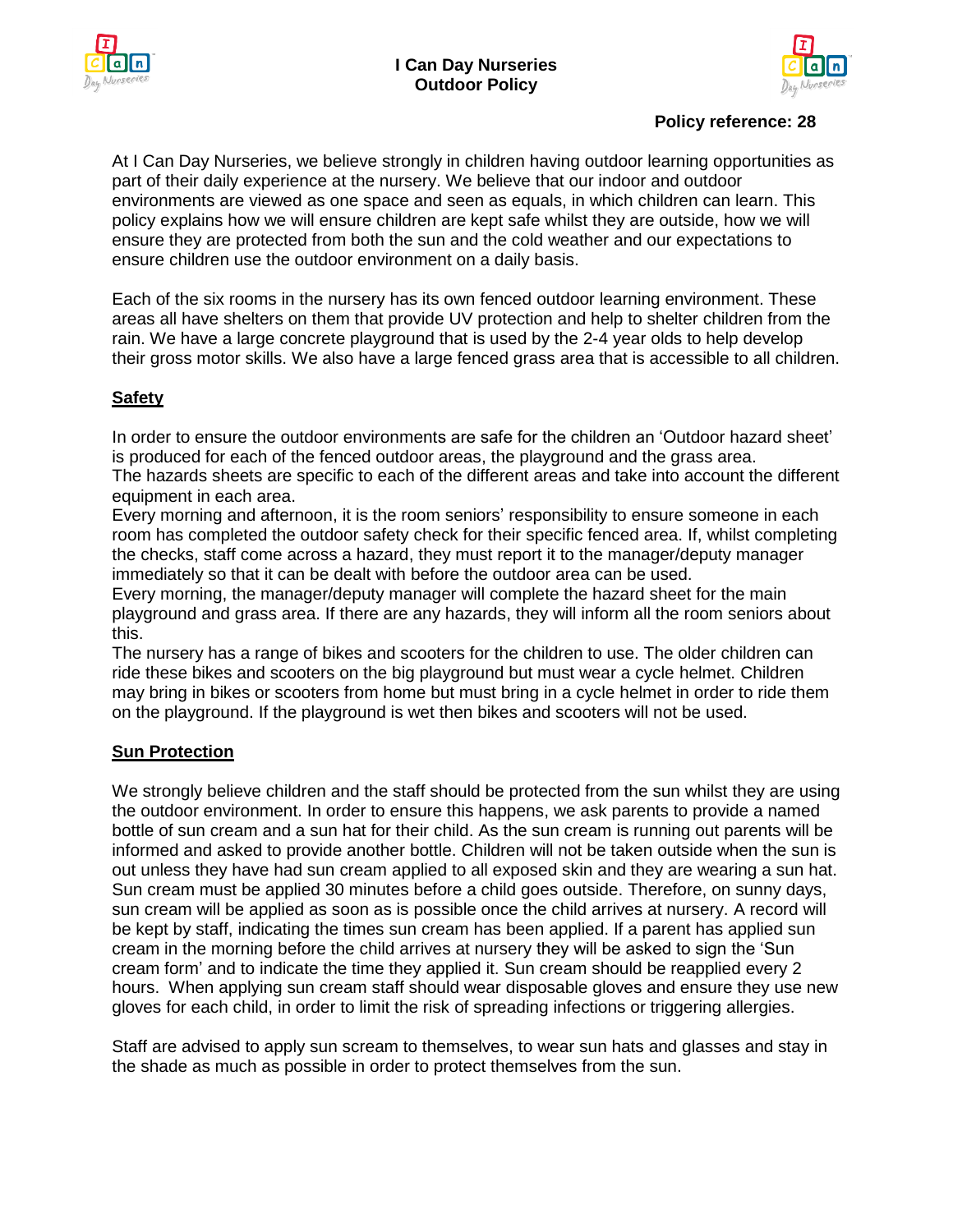



### Heat Stroke/Heat exhaustion

Babies and young children are in the 'at risk groups' for developing heat stroke/ heat exhaustion in the hot weather.

In order to prevent this, staff must ensure that children:

- have regular access to cold drinks,
- wear their sun hats,
- ensure children have loose clothing on,
- stay in the shade as much as possible,
- avoid being outside in the sun during the hours of 11am-2pm,
- avoid staying out in direct sunlight for longer than 15 minutes,
- If the temperature outside is  $30^{\circ}$ C or above children will not be allowed outside unless they are in the shade and for no longer than 10 minutes at a time.

### **Cold and Wet Weather**

At I Can Day Nurseries, we believe in allowing children to have access to the outdoor environment in all weathers in order to help develop their understanding of the world around them. Parents are asked to provide suitable waterproof clothing and Wellington boots so that children can access the outdoors when it is/has been raining. In the cold weather, parents must also provide warm clothing and a hat if they wish their child to go outside. If it is raining, wet, snowing or cold outside, children will not be taken out unless they are wearing suitable clothing.

The nursery will provide one waterproof coat for each room so that staff are protected from the rain. Staff are also advised to wear appropriate warm clothing such as a hat, scarf and gloves whilst they are outside.

### Hypothermia

Babies and young children can be at risk of developing hypothermia if they get too cold and wet. In order to prevent this, staff must ensure that:

- Children are appropriately dressed for the weather by wearing coats, hats, gloves and scarfs.
- If children say they are feeling too cold, they are brought back inside,
- If children are wet from the rain/snow, they are changed into dry clothes as soon as they go indoors,
- If the temperature outside is below  $2^{\circ}$ C, children will not be allowed outside unless it is snowing and then for no longer than 10 minutes at a time.